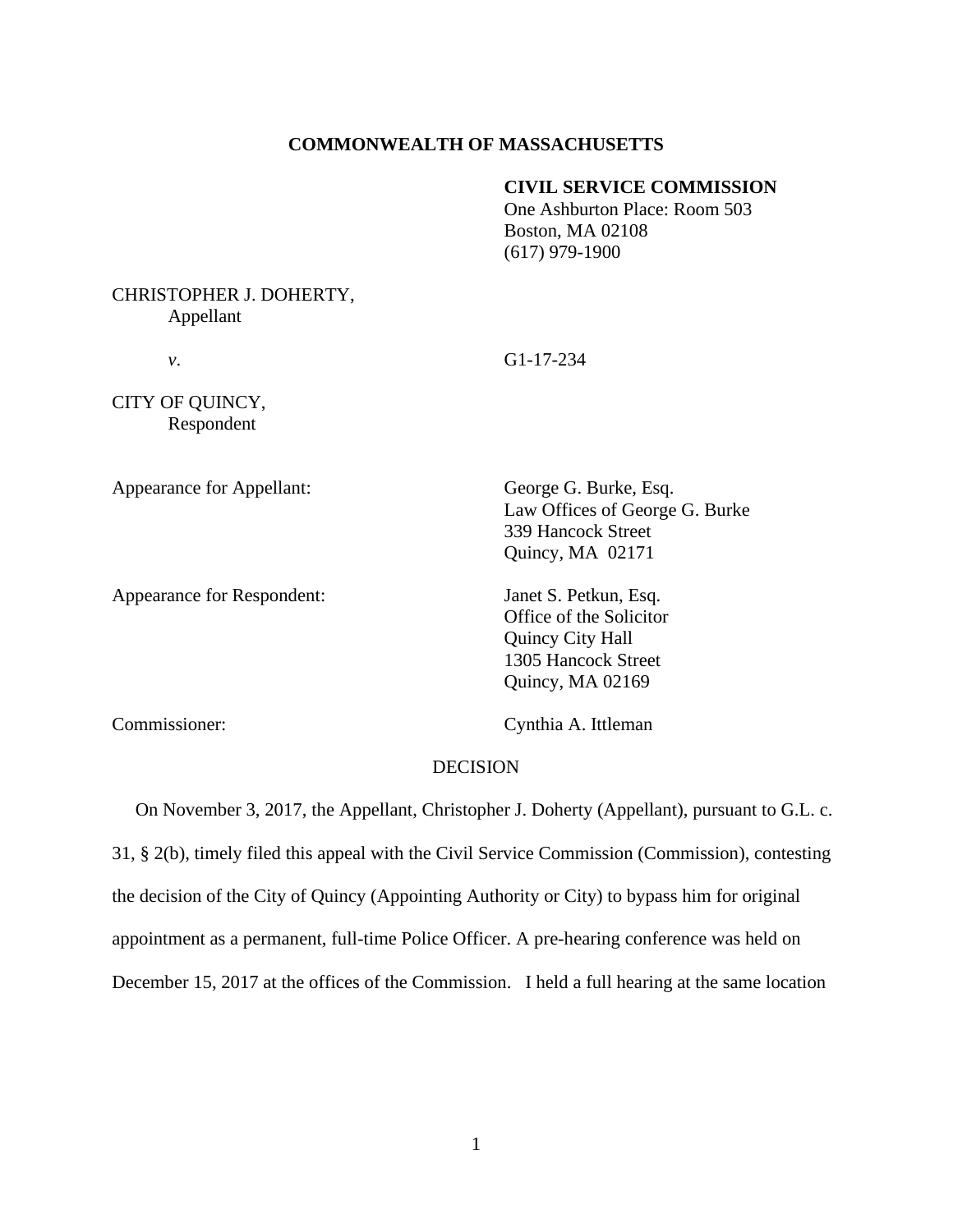on January 12, 2018.<sup>1</sup> The hearing was digitally recorded and copies of the recording were sent to the parties.<sup>2</sup> The parties submitted proposed decisions to the Commission on February 9, 2018. As indicated herein, the appeal is denied.

#### **FINDINGS OF FACT:**

Nine (9) exhibits were entered into evidence at the hearing. Based on the exhibits, the stipulated facts, the testimony of:

#### *Called by Quincy Police Department:*

- Ms. Helen Murphy, the Director of Operations of the City of Quincy;
- Sergeant Dennis Maloney, Quincy Police Department; and
- Patricia McGowan, the Director of Human Resources of the City of Quincy

## *Called by the Appellant:*

Christopher J. Doherty, Appellant;

and taking administrative notice of all matters filed in the case and pertinent statutes, regulations,

policies, and reasonable inferences from the credible evidence, I make the following findings of

fact:

- 1. The Appellant was thirty-three (33) years old at the time of the hearing before the Commission. He was born in Quincy and lived there when he applied to be a police officer with the Quincy Police Department. (Exhibits 4 and 5)
- 2. The Appellant has been employed since November 2014 by the Department of Correction as a correction officer. (Testimony of Appellant and Exhibit 4 p. 27)

<sup>&</sup>lt;sup>1</sup> The Standard Adjudicatory Rules of Practice and Procedure, 801 CMR  $\S$ § 1.00 (formal rules) apply to adjudications before the Commission with any conflicting provisions of G.L. c. 31, or Commission rules, taking precedence.

<sup>&</sup>lt;sup>2</sup> If there is a judicial appeal of this decision, the plaintiff in the judicial appeal would be obligated to supply the court with this transcript of this hearing to the extent that he/she wishes to challenge the decision as unsupported by substantial evidence, arbitrary or capricious, or an abuse of discretion.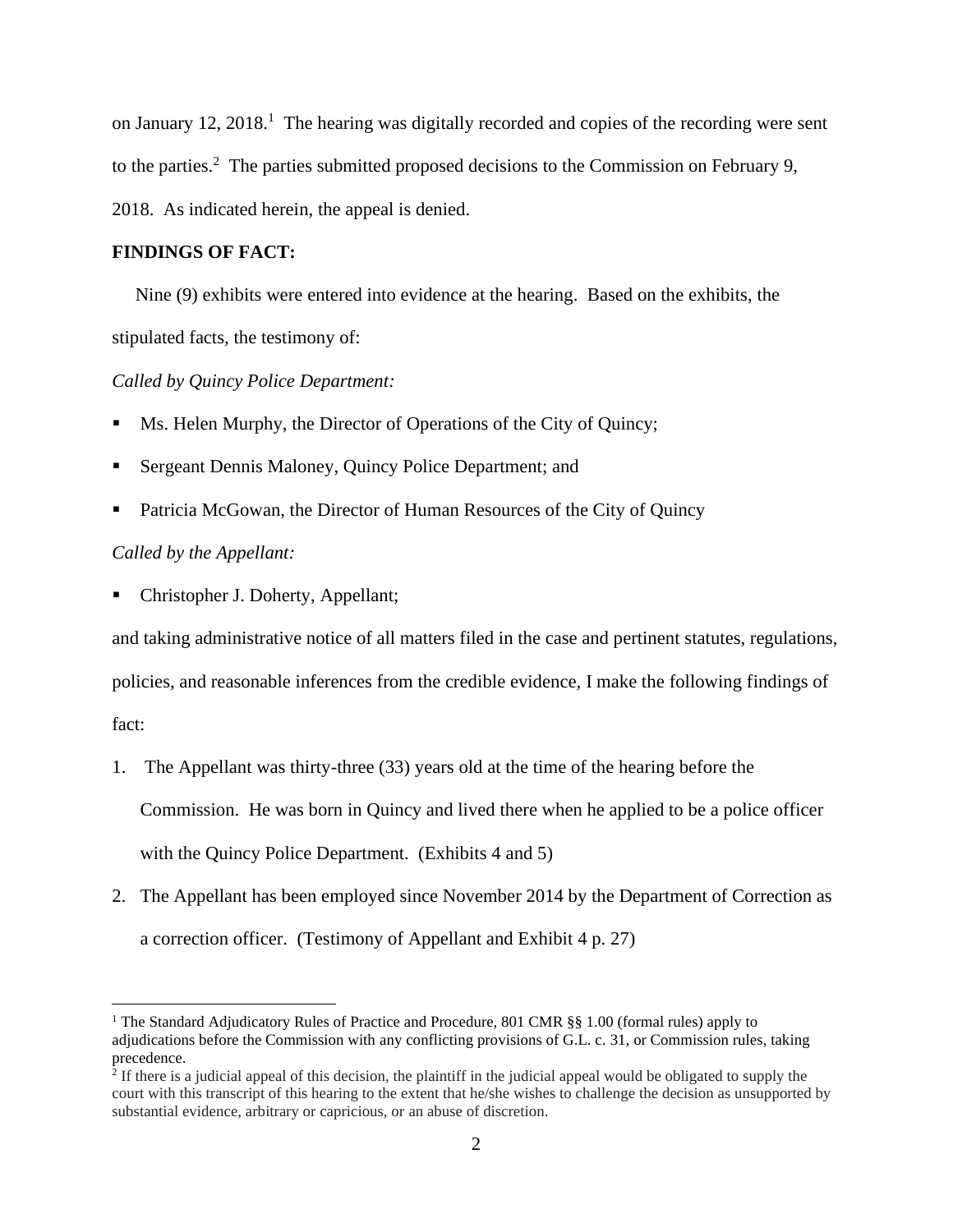- 3. The Appellant was in the U.S. Navy as a construction mechanic from July 2005 through July 2015, both on active duty and in the reserves. He was assigned to Port Hueneme, California; Gulf Port, Mississippi; Quincy, Massachusetts; Iraq; and Djibouti. (Testimony of Appellant and Exhibit 4 p. 29, 33, 196)
- 4. While in the Navy, the Appellant was subject to a Captain's Mast, a form of discipline under Article 15 of the Uniform Code of Military Justice. He was punished with loss of some pay for having left the area where he was supposed to stay. (Testimony of Maloney)
- 5. He received an honorable discharge. (Testimony of Appellant and Exhibit 4)
- 6. He is a disabled veteran, having been exposed to burn pits in Iraq and Djibouti. (Testimony of Doherty)
- 7. On May 20, 2009, West Bridgewater police officers responded to a report of a domestic disturbance at the Appellant's family's home. The Appellant's mother told police that the Appellant and her husband, the Appellant's father, had argued. The Appellant's father told police that his argument with the Appellant led the Appellant's parents to argue. Police established that no one had engaged in physical abuse. Police did not arrest anyone but asked the Appellant and his father to leave the home for the evening. (Exhibit 5)
- 8. The police informed the Appellant's mother of her rights under G.L. c. 209A, the state domestic abuse prevention statute. She applied for an emergency restraining order and the on-call judge issued one against the Appellant and his father. The restraining order included an order to relinquish all weapons. The Appellant's mother brought police to the Appellant's bedroom, where they found a rifle and a handgun, both unloaded, and neither of which were secured in a locked container or with trigger locks. (Exhibit 5)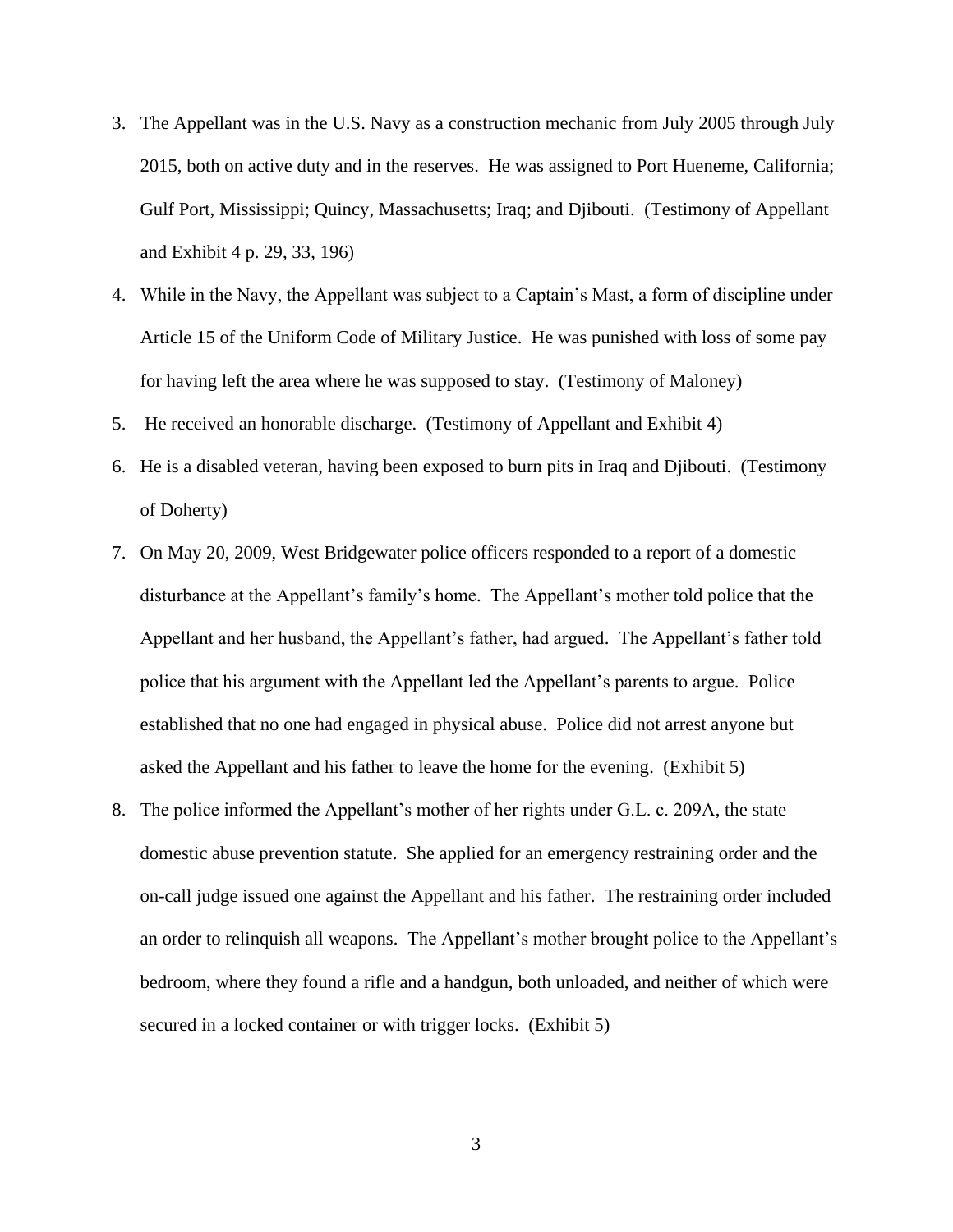- 9. On May 21, 2009, Brockton District Court issued a restraining order under G.L. c. 209A against the Appellant. (Exhibit 9)
- 10. On May 26, 2009, the Appellant's mother called the West Bridgewater Police Department to report that she had found a third firearm that had been hidden in the Appellant's closet. Because the restraining order was still in effect, a police officer went to the Appellant's home and seized a pump shotgun that had one round in its chamber. It was not secured by a trigger lock and had not been secured in a locked container. (Exhibit 5)
- 11. On June 12, 2009, the restraining order was vacated or expired. (Exhibit 9)
- 12. On June 13, 2009, the Appellant's mother walked into the West Bridgewater Police Department and turned in ammunition that she had found in the Appellant's bedroom, ammunition for the rifle, handgun, and shotgun. (Exhibit 5)
- 13. On June 15, 2009, the West Bridgewater Police Department applied for a complaint against the Appellant for three charges of improperly storing a firearm in violation of G.L. c. 140, § 131L. (Exhibit 9)
- 14. On September 17, 2009, a court clerk denied the complaint against the Appellant at a clerk's hearing. (Exhibit 9) The clerk may have done so because the Appellant was returning to active service in the Navy. (Testimony of Maloney, Testimony of Doherty) A West Bridgewater police report described the disposition of charges as "Closed…Party leaving for overseas Navy." (Exhibit 5)
- 15. At some point, as a result of the police discovery of the Appellant's unsecured firearms, the Appellant's license to carry firearms was revoked and later reinstated. (Testimony of Maloney)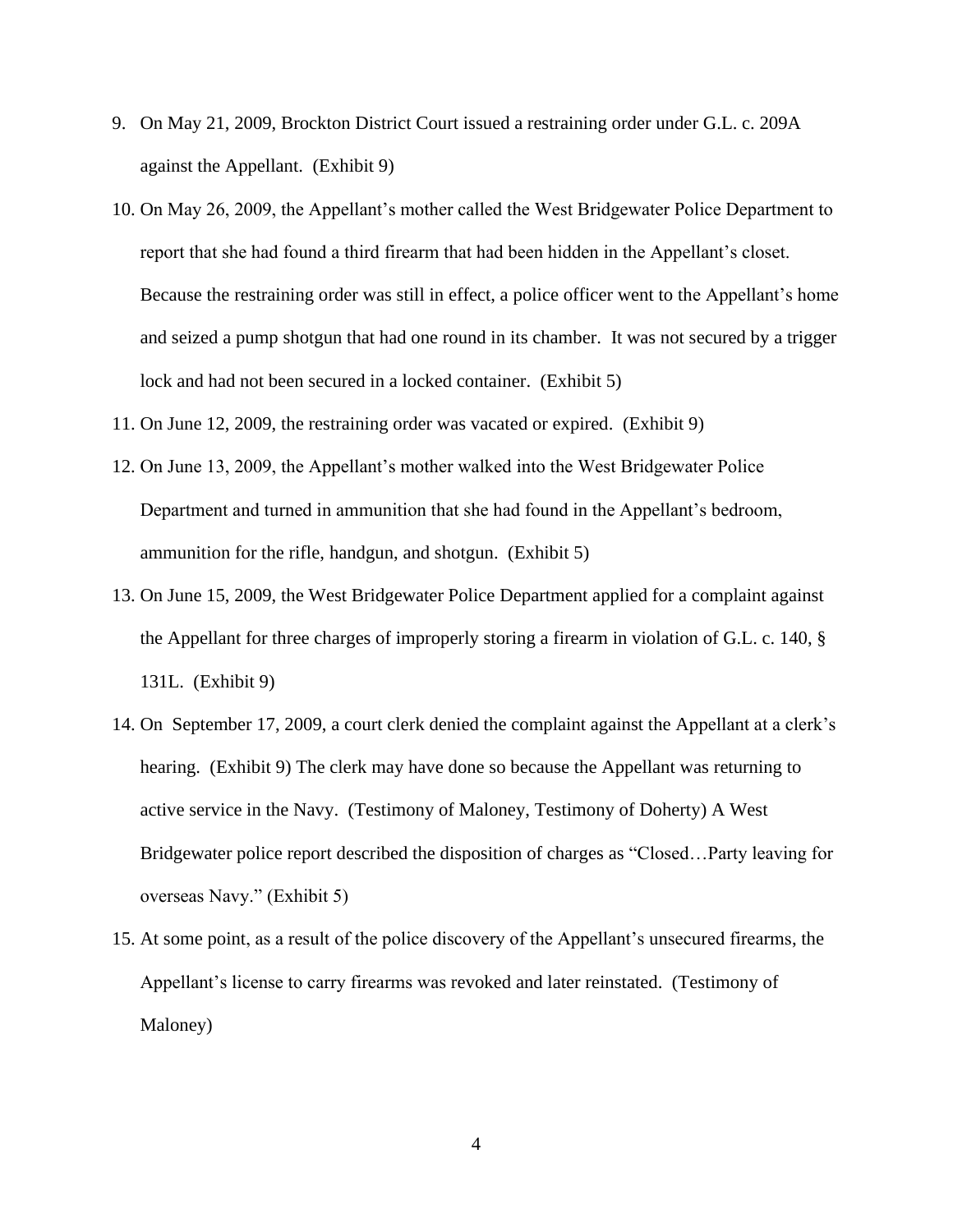- 16. On September 19, 2015, the Appellant took and passed the civil service examination for police officer, receiving a score of 83 as a disabled veteran. (Stipulated Fact)
- 17. In October 2015, the Human Resources Division (HRD) established the eligible list for police officer. On June 13, 2017, HRD sent certification 04711 to the Appointing Authority. On July 11, 2017, HRD added names at the Appointing Authority's request. (Stipulated Fact)
- 18. On June 13, 2017, the Appellant's name appeared 13<sup>th</sup> on Certification No. 04711. (Exhibit 1, Stipulated Fact)
- 19. The Quincy Police Department was to select from six of the highest 13 candidates willing to accept the position. (Exhibits 1 and 2) The number was later increased to eight. (Testimony of Murphy 15, Stipulation of Fact)

### *Quincy Police Department's Review of the Appellant's Background*

- 20. When the Appellant picked up his application and later dropped off his completed application, Ms. Murphy, the City's Human Resources Director, was present and eventually questioned his responsibility and maturity levels because he spoke excessively about matters such as his home and weaponry. On his way out of the building, he conversed with the security guard about these topics as well. (Testimony of Murphy)
- 21. A total of four police officer interviewed candidates, with two officers interviewing each candidate. (Testimony of Murphy 22, Testimony of Maloney)
- 22. After the Appellant returned his application, Sergeant Maloney and Officer William Plant interviewed him on July 18, 2017. (Testimony of Maloney)
- 23. During the interview, the Appellant referred to Officers Maloney or Plant as "dude" several times. (Testimony of Maloney)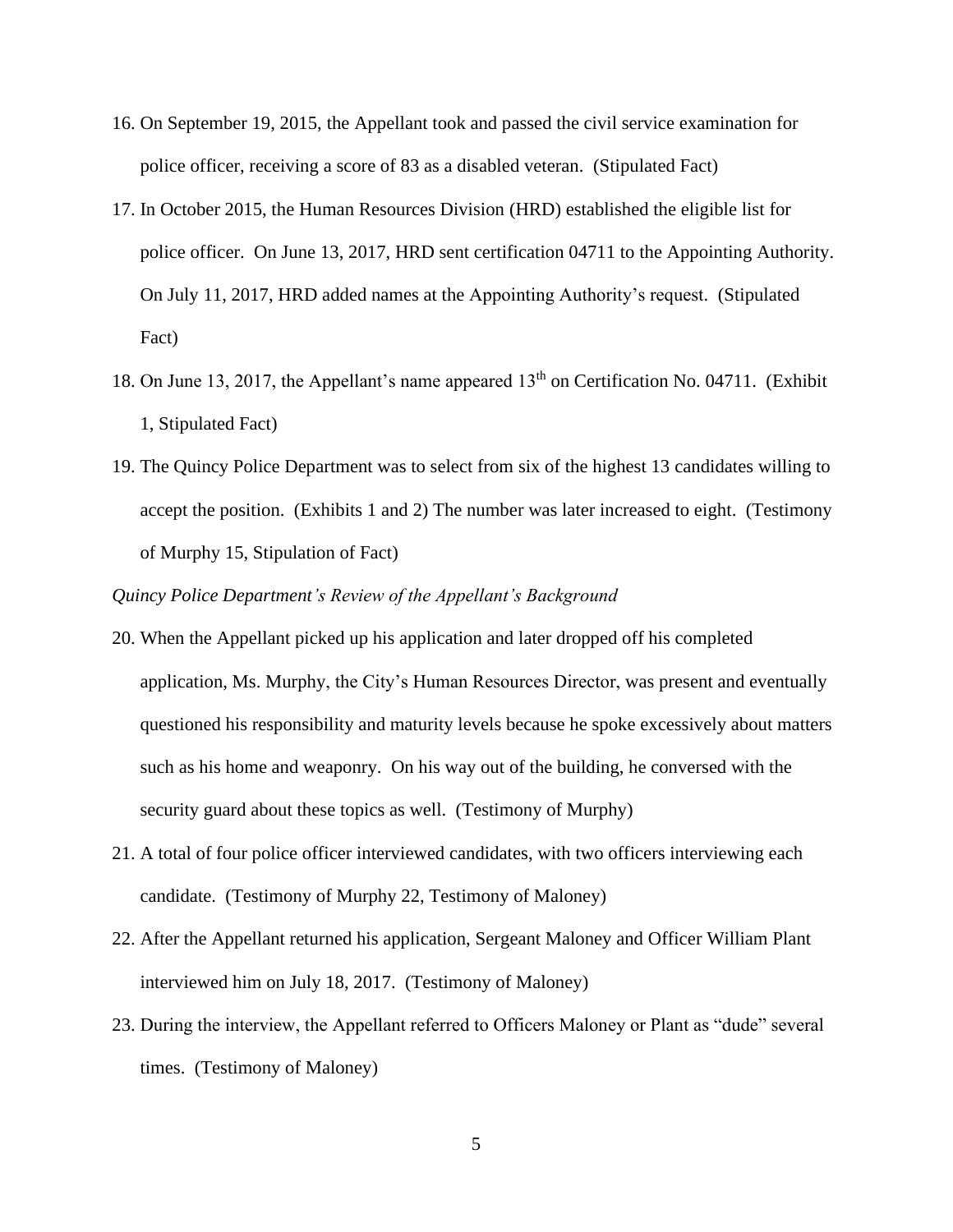- 24. During the interview, the Appellant's demeanor was not professional and he looked uncomfortable for most of it. (Testimony of Maloney)
- 25. During the interview, Sergeant Maloney asked the Appellant if he had had a way to secure his firearms in May 2009, referring to trigger locks or storage containers. The Appellant answered no. Sergeant Maloney asked the Appellant if he knew that the law required him to secure his firearms. He answered yes. (Testimony of Maloney)
- 26. During the interview, the Appellant explained that the context of the restraining order was the bitter divorce that his parents were going through. (Testimony of Maloney)
- 27. After the interview, Sergeant Maloney wrote a report. Under positive factors affecting the Appellant's application, he wrote: "Continuous work history with no issues. Served ten years with the Navy. Two years active and eight years in the reserves. Given an Honorable Discharge. Current[ly] employed as a Prison Guard for Department of Correction[]. Recently purchased a condo in Quincy. Positive references." Under negative factors, he wrote: "Had a restraining order taken against him by his Mother in 2009. Was summonsed into court for having an Unsecured Firearm in his home. The charges were dismissed prior to arraignment. Received a Captain's Mast and was docked pay for being out of the approved area while in the Navy. Questionable professionalism and maturity level." (Exhibit 7 p. 5)
- 28. During one of his visits to the Quincy police station as part of his application process, the Appellant interacted with a police officer who worked at the front desk area. He discussed his work at the prison, how many firearms he owned, and that he had been a firearms instructor in the navy. (Testimony of Maloney) Because most applicants do not volunteer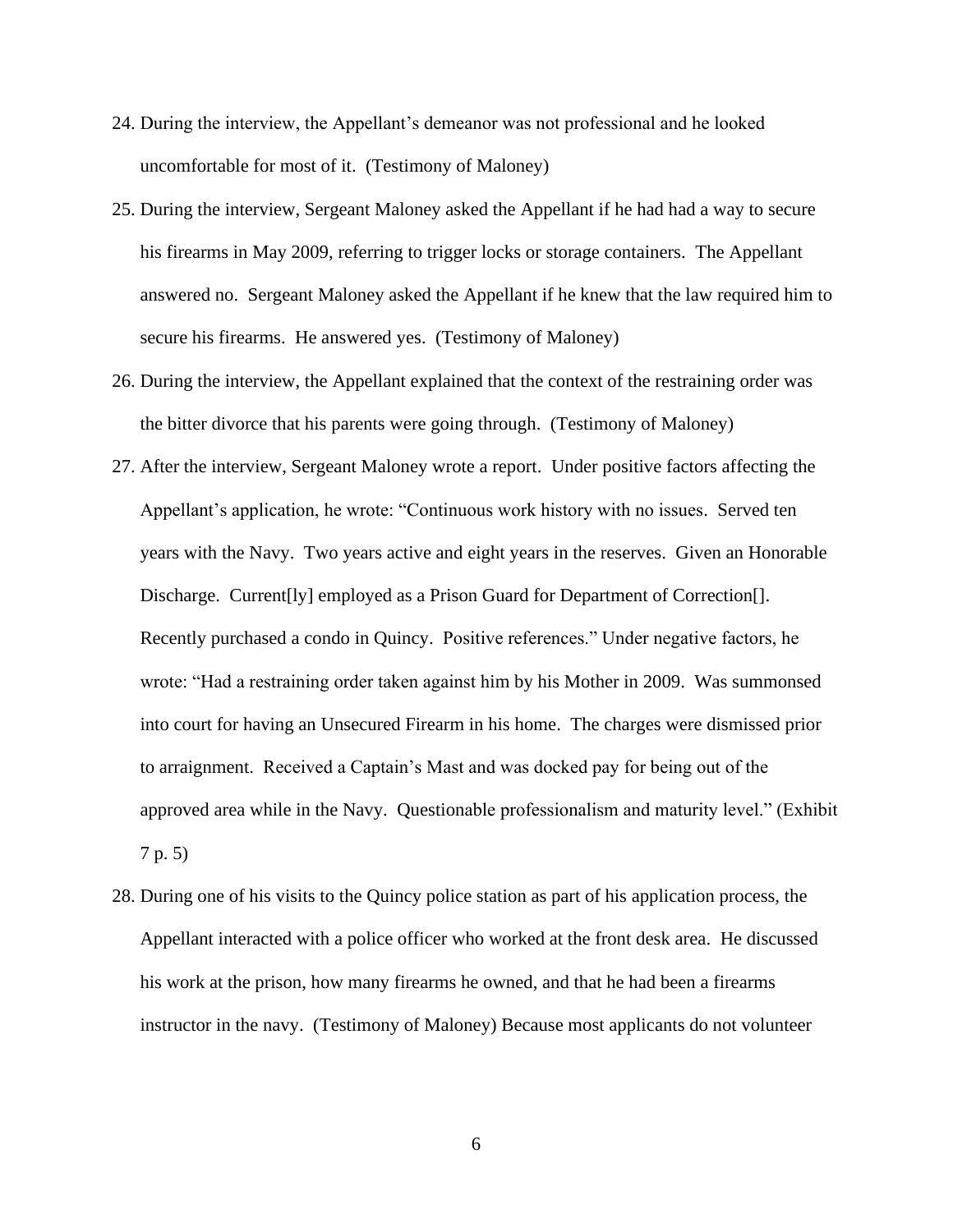information to people they encounter at the police station, the police officer considered the Appellant's behavior worth reporting to Sergeant Maloney. (Testimony of Maloney)

- 29. On the same day as his conversation with that police officer, the Appellant conversed with a police sergeant in the police station's parking lot about his work at the prison and how many firearms he had. He mentioned that he had been a firearms instructor and hoped to be one at the Quincy Police Department. That police sergeant also approached Sergeant Maloney to pass on the conversation because he considered it unusual. (Testimony of Maloney)
- 30. In or around August 2017, approximately 12 people held a roundtable discussion of the applicants. Participants included all police officers who had interviewed applicants (including Sergeant Maloney), Ms. Murphy, the Police Chief, Quincy's Director of Policy, the Mayor, the Mayor's Chief of Staff, and Quincy's Director of Human Resources. (Testimony of Murphy)
- 31. At the roundtable, the Police Department made recommendations and then the roundtable participants decided whether to adopt or reject the recommendations. Ultimately, the Mayor decided which applicants to select, based on the recommendations. (Testimony of Murphy)
- 32. The Mayor, as Appointing Authority, selected eight candidates for appointment. Five of them ranked below the Appellant. (Stipulated Fact, Testimony of Murphy)
- 33. On October 27, 2017, the City of Quincy sent a bypass letter to the Appellant citing these reasons for the bypass: "You were the defendant on a Restraining Order, at the time the police department charged you with having several unsecured firearms in your home" and "[i]n your interactions with the Quincy Police Department you appeared unprofessional and pre-occupied with firearms." (Exhibit 8)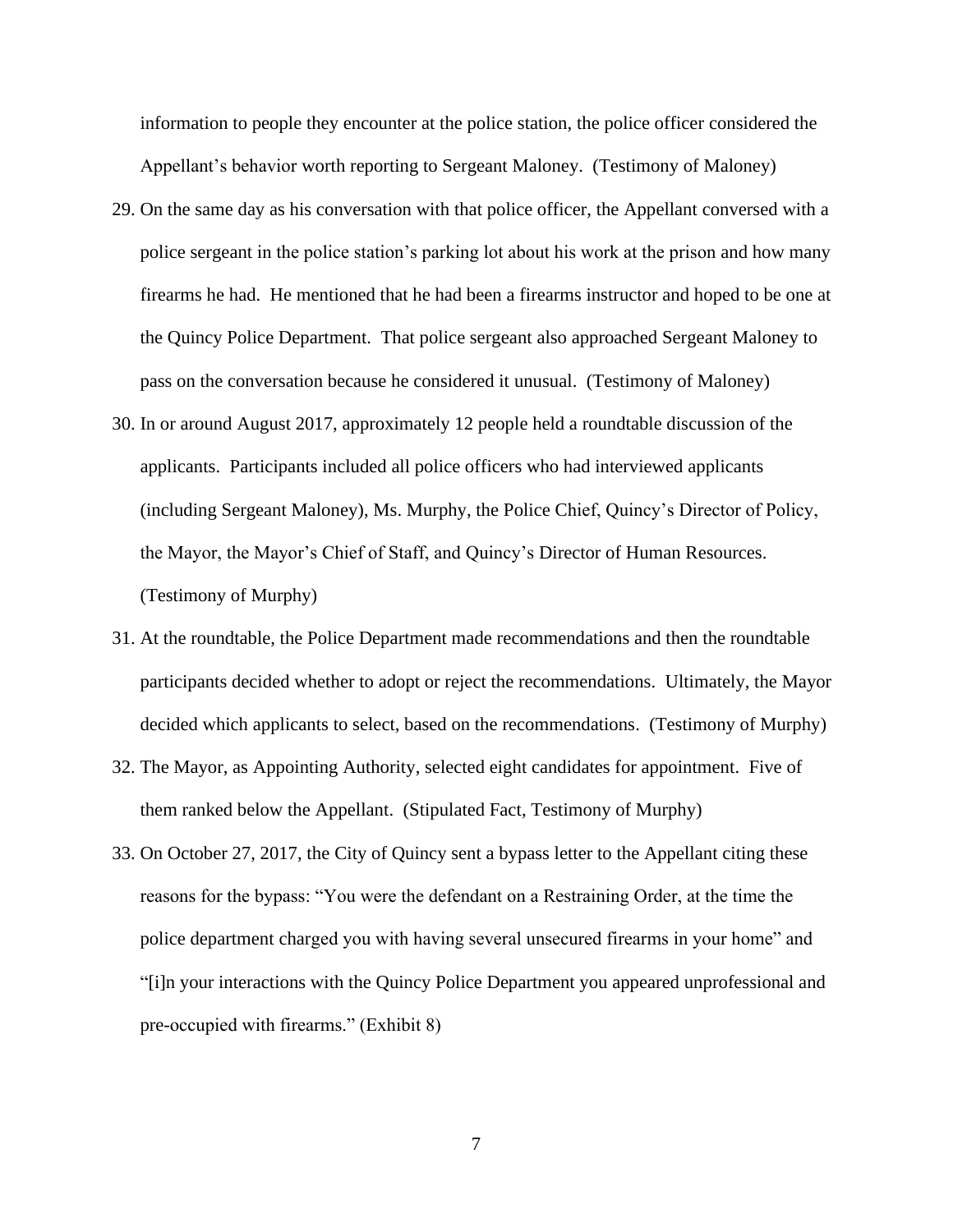- 34. The bypass letter described the five candidates who had ranked below the Appellant. (Exhibit 8)
- 35. The first candidate who ranked below the Appellant was a veteran with a bachelor's degree in criminal justice from Northeastern University, who had the highest military security clearance, no criminal history, one moving violation on his driving history, and positive comments from his references, neighbors, and coworkers. (Exhibit 8)
- 36. The second candidate who ranked below the Appellant was a veteran with a bachelor's degree in criminal justice, who was a 911 dispatcher with the Hanover Police Department, with no criminal history or adverse driving history, and positive comments from references, neighbors, and coworkers. (Exhibit 8)
- 37. The third candidate was a veteran and current member of the National Guard with no criminal history, a "[p]ositive recommendation for Quincy Fire Background 2016," and positive comments from references, neighbors, and coworkers. (Exhibit 8)
- 38. The fourth candidate was a veteran with experience as a military police officer and armed security guard, no criminal history, two entries on his driving history (speeding in 2015, and being at fault for a vehicle crash in 2013), and positive comments from his references and neighbors. (Exhibit 8)
- 39. The fifth and last candidate who ranked below the Appellant was a corrections officer in the Norfolk County Sheriff's Office, who had received a bachelor's degree in criminal justice *magna cum laude* from the University of Massachusetts at Boston, and who had no criminal history, no adverse driving history, a very good credit rating, and positive comments from references and neighbors. (Exhibit 8)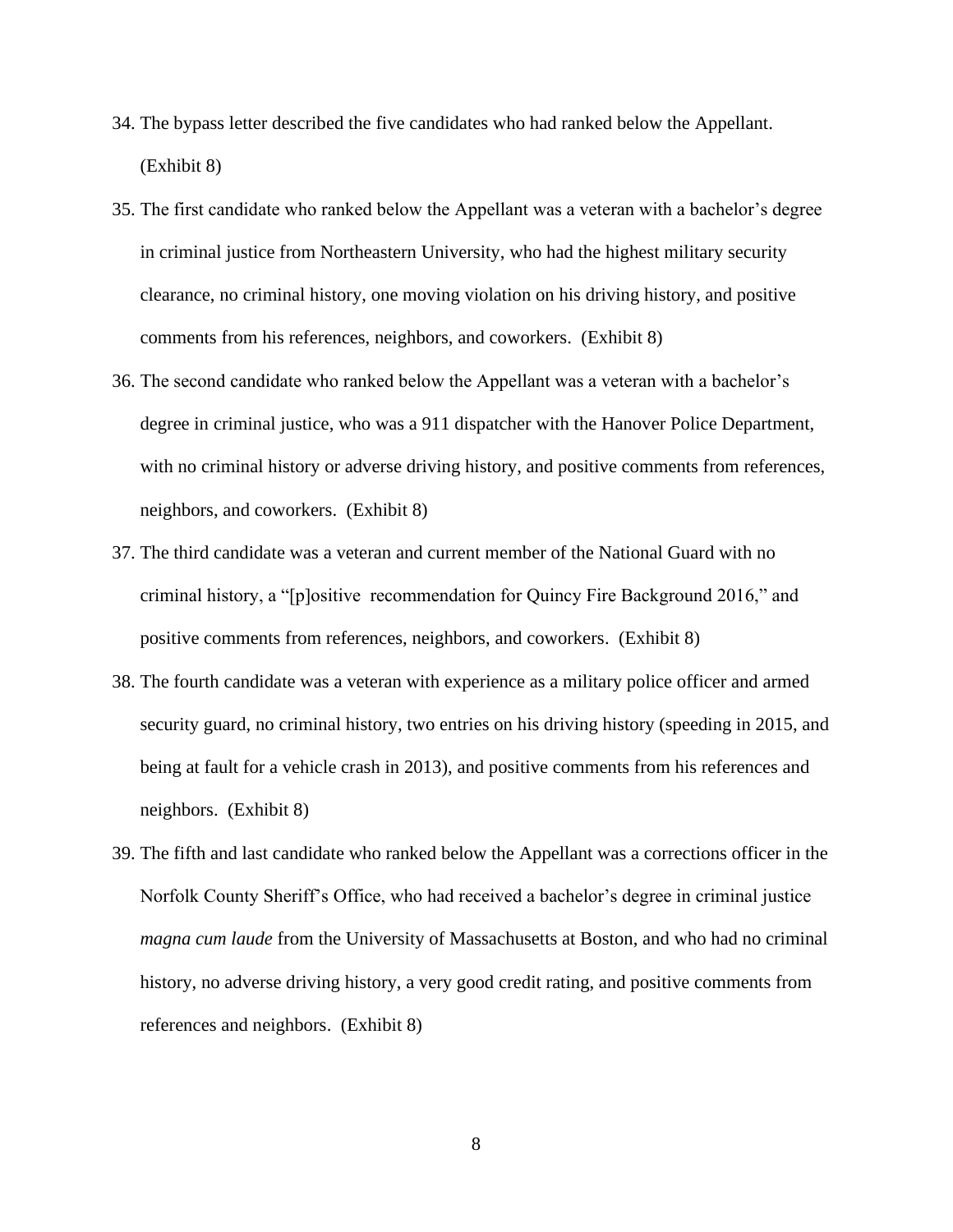- 40. None of the candidates who were offered positions had had restraining orders against them. (Testimony of Murphy, Maloney and McGowan)
- 41. None of the candidates who were offered positions had had a complaint of an unsecured firearm. (Testimony of McGowan)
- 42. None of the candidates who were offered positions had questionable professionalism or maturity. (Testimony of McGowan)
- 43. Three of the candidates who were offered positions were veterans, but not disabled. One candidate was a disabled veteran. (Testimony of Murphy)
- 44. The Appellant timely filed the instant appeal. (Administrative Notice)
- 45. At the Commission hearing, the Appellant's two explanations for his unsecured firearms were not entirely consistent with each other or with other facts that emerged during the hearing. The Appellant testified that he understood the law to require him to secure his firearms when he left the home and that he left the home when the police directed him to do so. He also testified that he had been cleaning his firearms in the basement and that they could not be secured while he was cleaning them. (Testimony of Doherty) However, the three firearms that almost led to charges against the Appellant were not seized in the basement.
- 46. At the hearing, the Appellant attributed his behavior at the interview to having been nervous and to his personality type being talkative. He testified that he had used "dude" at the end of the interview because the interviewers seemed to be getting chummy and he relaxed. (Testimony of Doherty)
- 47. At the hearing, the Appellant exhibited traits that had caused concern during his interview: verbosity and occasional inability to answer questions without meandering off of the topic.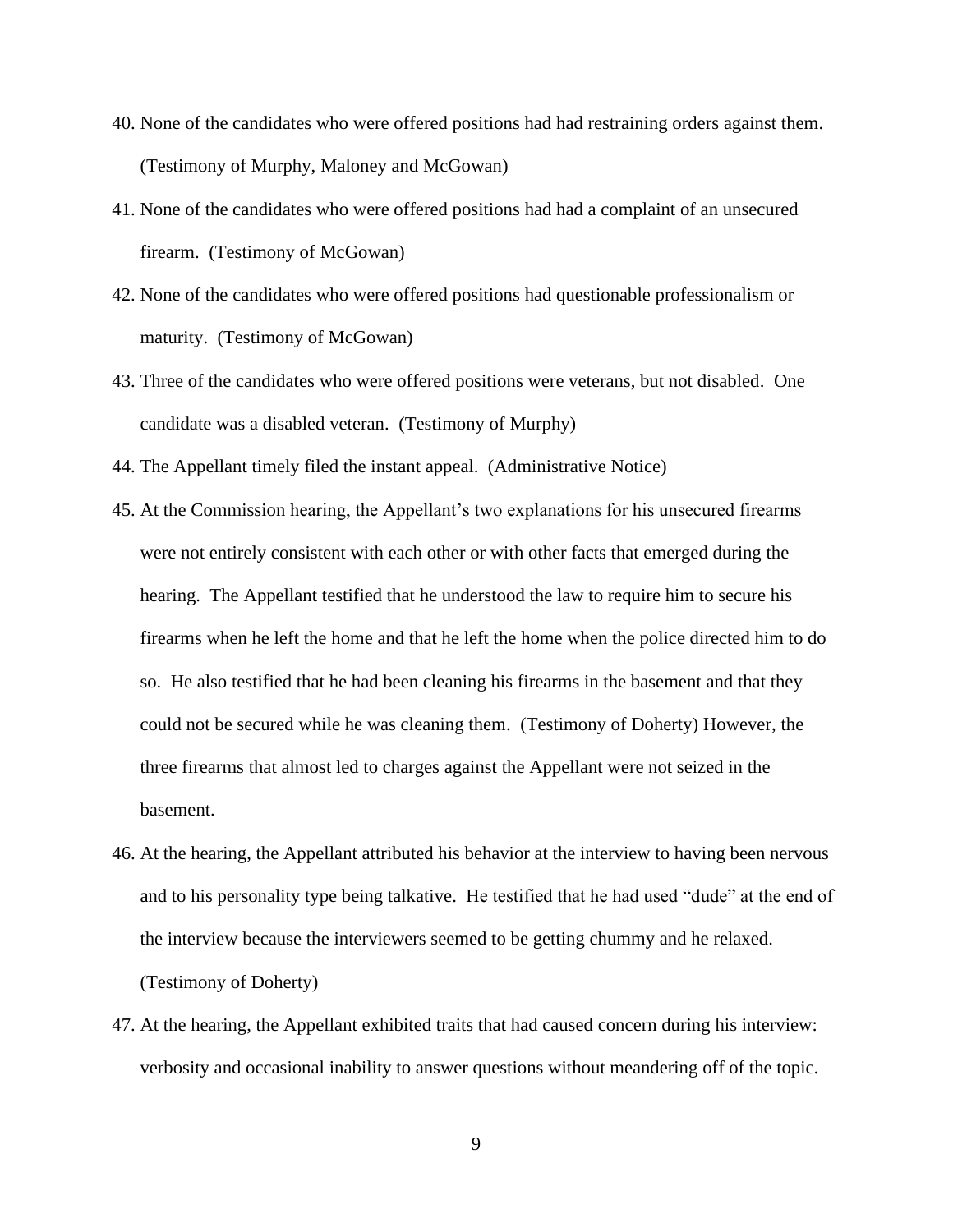48. At the hearing, the Appellant ascribed the bypass to the Mayor not wanting to hire him because he does not belong to the same political party as the Mayor. (Testimony of Doherty 199)

#### *Legal Standard*

 The fundamental purpose of the civil service system is to guard against political considerations, favoritism, and bias in governmental hiring and promotion. The commission is charged with ensuring that the system operates on "[b]asic merit principles." Massachusetts Assn. of Minority Law Enforcement Officers v. Abban, 434 Mass. 256, 259, citing Cambridge v. Civil Serv. Comm'n., 43 Mass.App.Ct. 300, 304 (1997). "Basic merit principles" means, among other things, "assuring fair treatment of all applicants and employees in all aspects of personnel administration" and protecting employees from "arbitrary and capricious actions." G.L. c. 31, section 1. Personnel decisions that are marked by political influences or objectives unrelated to merit standards or neutrally applied public policy represent appropriate occasions for the Civil Service Commission to act. Cambridge at 304.

 The issue for the Commission is "not whether it would have acted as the appointing authority had acted, but whether, on the facts found by the commission, there was reasonable justification for the action taken by the appointing authority in the circumstances found by the commission to have existed when the Appointing Authority made its decision." Watertown v. Arria, 16 Mass.App.Ct. 331, 332 (1983). *See* Commissioners of Civil Service v. Municipal Ct. of Boston, 369 Mass. 84, 86 (1975); and Leominster v. Stratton, 58 Mass.App.Ct. 726, 727-728 (2003).

 In its relatively recent decision in Boston Police v. Civ. Serv. Comm'n and Gannon, 483 Mass. 461 (2019), the SJC confirmed that an Appointing Authority must prove, by a preponderance of the evidence*,* that the Appellant actually engaged in the alleged misconduct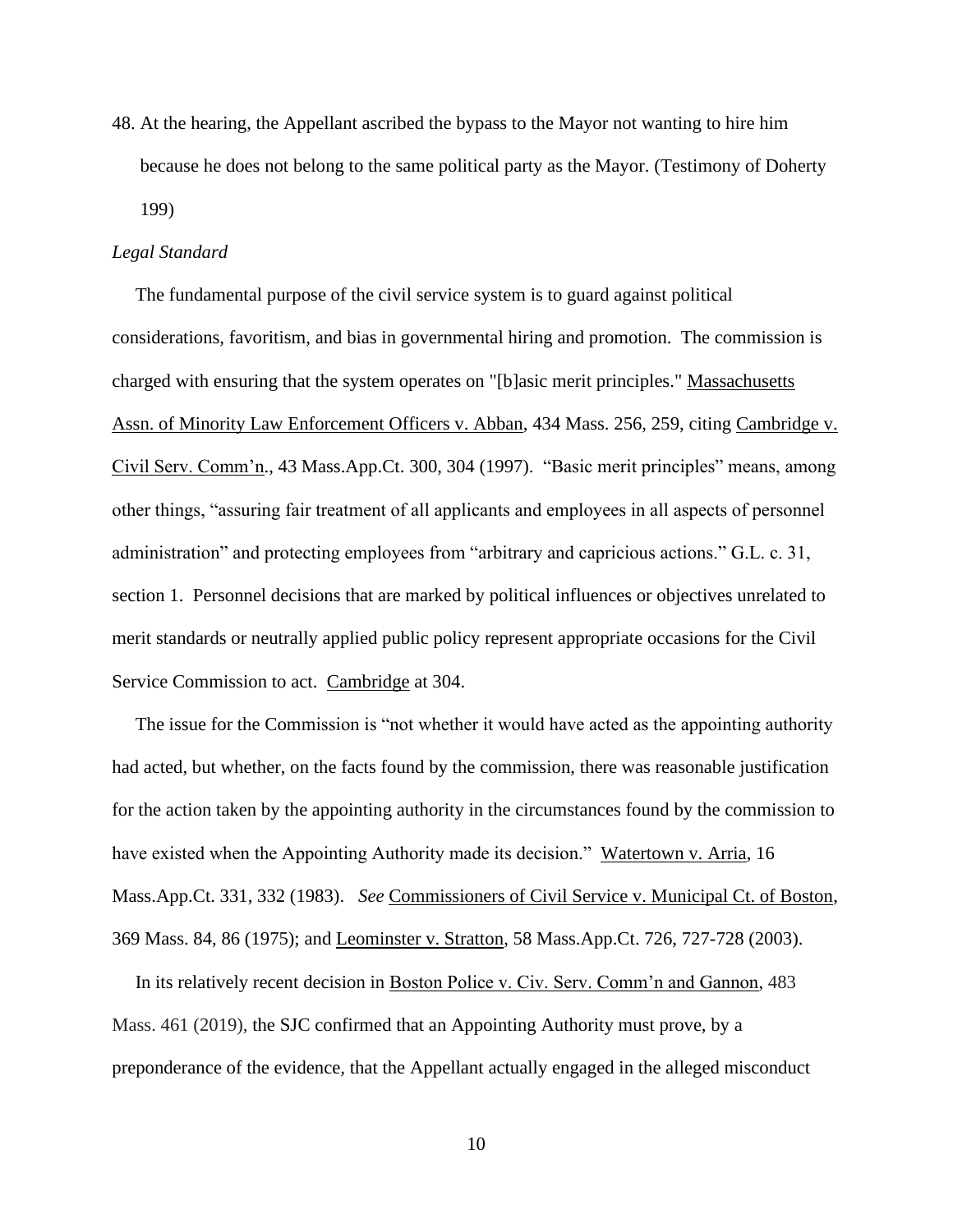used as a reason for bypass. However, the Court also *reaffirmed* that, once that burden of proof regarding the prior misconduct has been satisfied, it is for the appointing authority, not the commission, to determine whether the appointing authority is willing to risk hiring the applicant. The Commission owes "substantial deference" to the appointing authority's exercise of judgment in determining whether there was "reasonable justification" shown. City of Beverly v. Civil Serv. Comm'n, 78 Mass.App.Ct. 182,188 (2010) citing Cambridge at 305, and cases cited. *Analysis*

 As shown through years of prior decisions, the Commission has given significant weight to whether an applicant has been the subject of a civil restraining order and has decided that evidence of prior domestic abuse, standing alone, is a valid reason for bypass. The Commission also reviews other factors related to the issuance of such an order, including, but not limited to: whether there was any allegation of abuse, how many years have transpired since the order was issued and whether or not the restraining order was extended beyond the 10-day return court hearing. The restraining order in this case was issued approximately 8 years prior to this appeal; it was not extended far beyond the 10-day court hearing; and there was no allegation that the Appellant abused any party. For these reasons, this, standing alone, is not a valid reason for bypass.

The City stands on firmer ground, however, regarding the Appellant's interview performance and other interactions with the Quincy Police Department. The purpose of an interview is not simply to ask a candidate follow-up questions about the investigation. An interview gauges the bearing and demeanor of a candidate, which is vital for a police officer, who interacts with the public and does so in stressful circumstances, sometimes crises. The Appellant testified that he had been nervous at the interview but a police officer faces more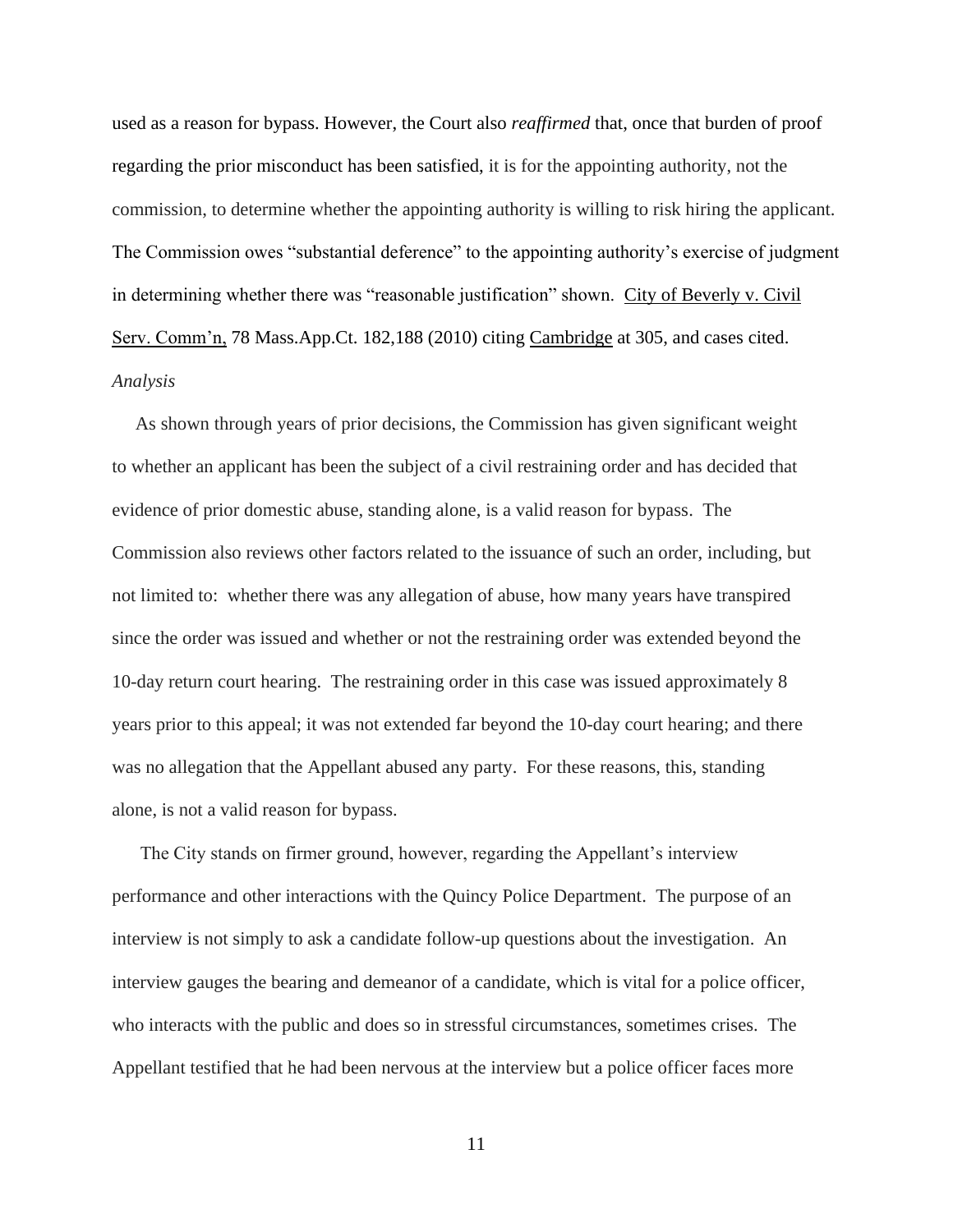stressful circumstances than an interview and must remain calm and must display an appropriate demeanor for the sake of colleagues and the public, as well as to effectively manage situations. An interview also gauges, as in this case, the maturity and potential professionalism of a candidate, and reveals or confirms other matters of concern, such as the Appellant's apparent preoccupation with firearms, a concern that is relevant to police officers, to whom the Appointing Authority provides firearms.

The issue is not whether the Commission believes that it would have selected or rejected the Appellant in light of his interview and preoccupation with firearms. Watertown v. Arria, 16 Mass.App.Ct. at 332 (1983). The issue is whether the Appointing Authority's bypass was legitimate and reasonable. City of Beverly v. Civil Service Comm'n, 78 Mass.App.Ct. at 189, 190-191. An Appointing Authority is legitimately and reasonably concerned that a candidate who refers to his interviewers as "dude" might address members of the public unprofessionally and inappropriately. It is also legitimately and reasonably concerned that a candidate who cannot focus during an interview and engages in gratuitous interactions with police officers during the application process cannot focus on police work. Similarly, an Appointing Authority is legitimately and reasonably wary of selecting and arming a candidate whom it considers to be preoccupied about firearms. Interviews that do not proceed well for candidates can justify their bypass. Dorney v. Wakefield Police Department, 29 MCSR 405 (2016) and Cardona v. City of Holyoke, G1-15-61, 28 MCSR 365 (2015), and cases cited. Moreover, police officers are responsible for handling and securing their firearms. The Appellant's at least negligent failure to secure his firearms in his family home as required by law certainly supports the Appointing Authority's decision to bypass the Appellant.